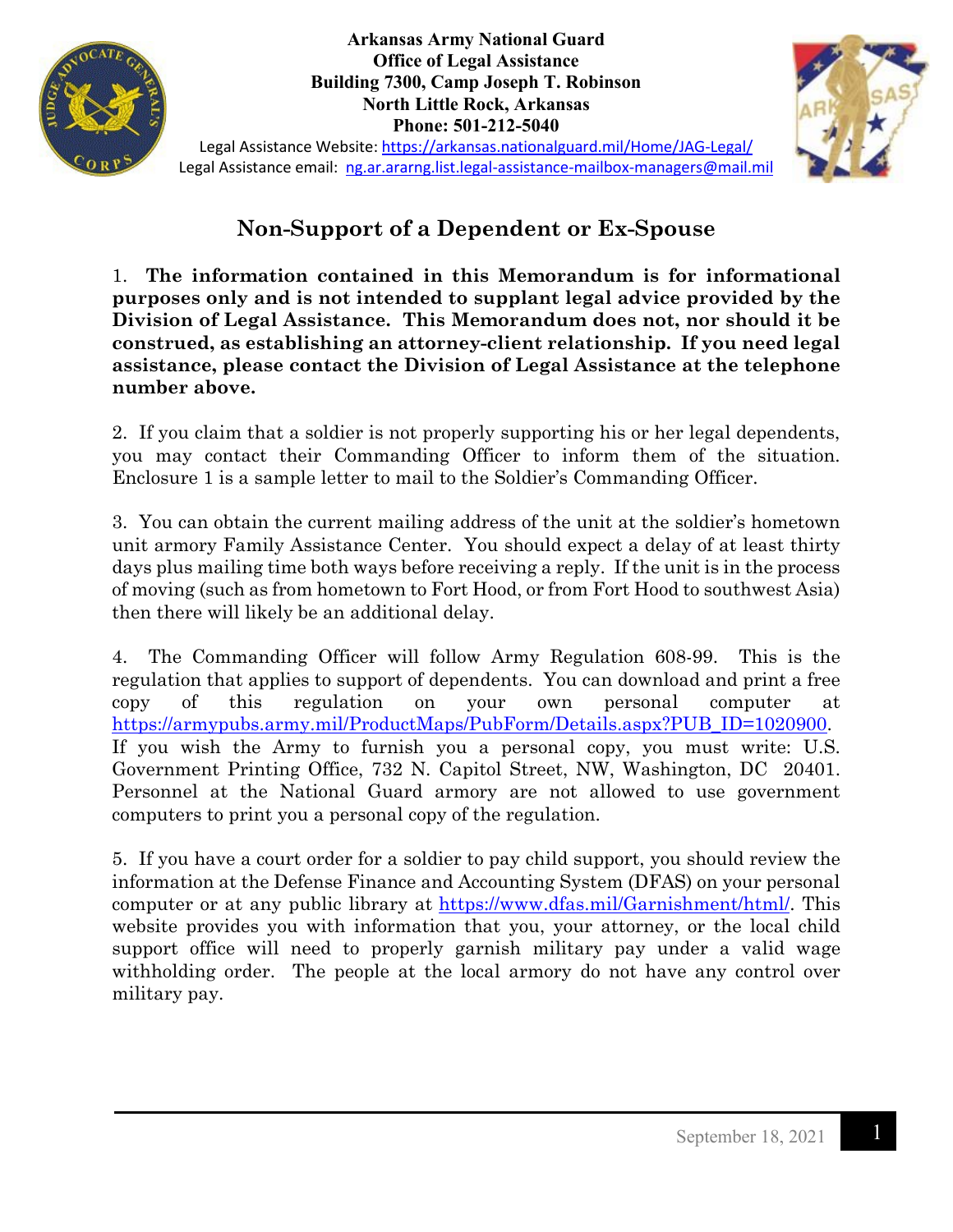## **SAMPLE LETTER TO PROVIDE TO A SPOUSE WHO CLAIMS NONSUPPORT FROM SOLDIER AND WHEN THERE IS NO COURT ORDER**

Return Address Date Telephone Number

Commanding Officer Name of Unit Unit Address

Subject: Demand for amount of basic allowance for housing

Dear Sir:

I am married to (RANK) (NAME OF SOLDIER). His Social Security Number is (SS#). He is receiving Basic Allowance for Housing (BAH) based on his children and me as his military dependents. He is not supporting our children and me financially. There are no court orders or agreements regarding child support or alimony.

Under the provisions of Army Regulation 608-99 and the Department of Defense Pay Manual, I respectfully demand that you require (RANK) (LAST NAME OF THE SOLDIER) to pay me the amount of his BAH. I ask that the payments to

begin immediately and sent to the address above. If you do not require the soldier to make these payments, I ask you for a written explanation as to your reasons under the regulation, and the name and address of your commanding officer so that I may appeal your decision.

If you have any questions, my daytime telephone number is (XXX)ZZZ-YYYY. My evening telephone number is (XXX)ZZZ-YYYY.

Sir, I know that you are overwhelmed with duties. Please also know that I have children to feed, clothe, and shelter. It is (RANK) (NAME OF SOLDIER)'s duty